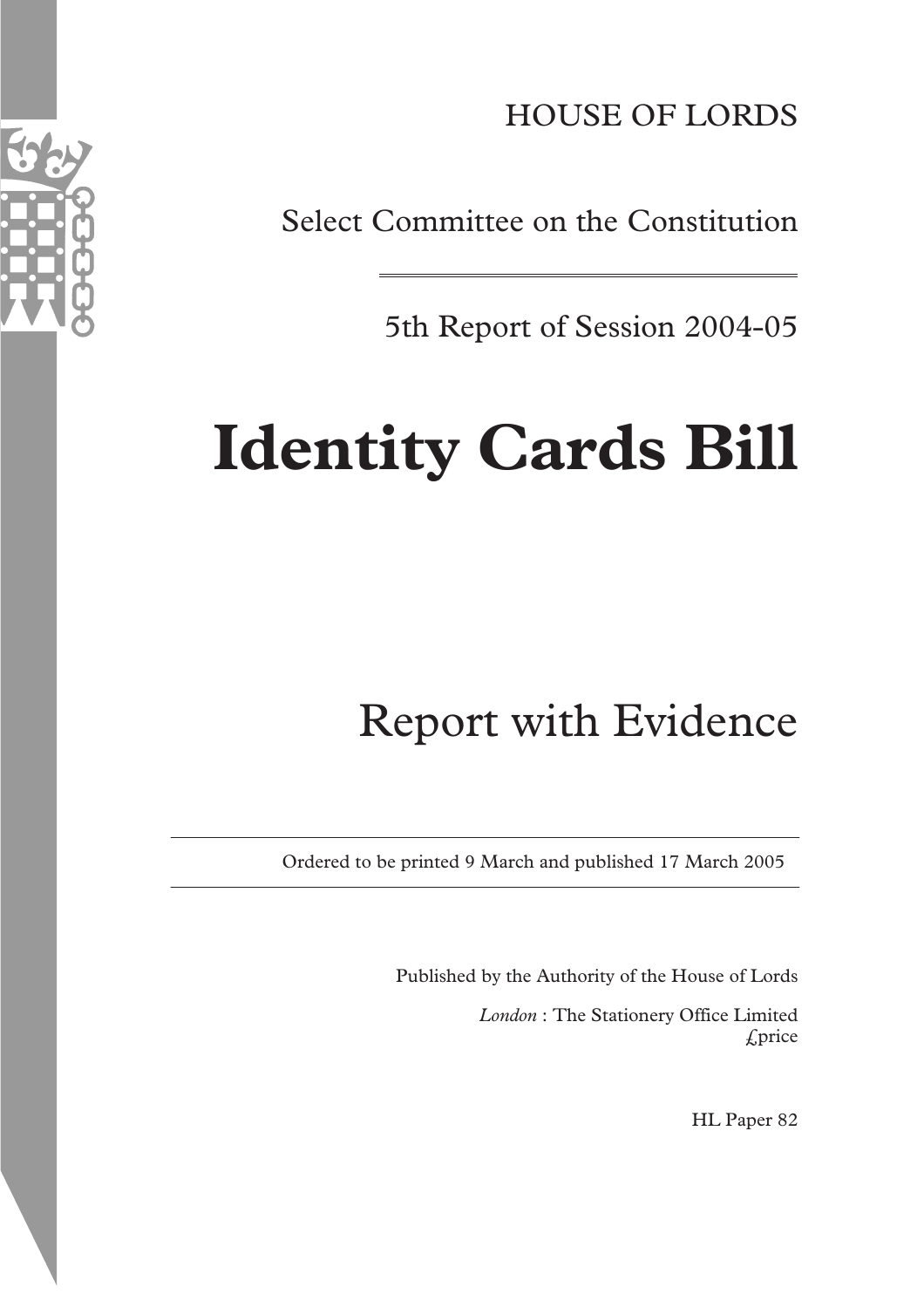#### *Select Committee on the Constitution*

The Constitution Committee is appointed by the House of Lords in each session with the following terms of reference:

To examine the constitutional implications of all public bills coming before the House; and to keep under review the operation of the constitution.

#### *Current Membership*

Lord Acton Viscount Bledisloe Lord Carter Lord Elton Baroness Gould of Potternewton Baroness Hayman Lord Holme of Cheltenham (Chairman) Lord Lang of Monkton Lord MacGregor of Pulham Market Baroness O'Cathain Earl of Sandwich Lord Smith of Clifton

#### *Publications*

The reports and evidence of the Committee are published by The Stationery Office by Order of the House. All publications of the Committee are available on the internet at: http://www.parliament.uk/parliamentary\_committees/lords\_constitution\_committee.cfm

#### *General Information*

General Information about the House of Lords and its Committees, including guidance to witnesses, details of current inquiries and forthcoming meetings is on the internet at: http://www.parliament.uk/parliamentary\_committees/parliamentary\_committees26.cfm

#### *Contact Details*

All correspondence should be addressed to the Clerk of the Select Committee on the Constitution, Committee Office, House of Lords, London, SW1A 0PW. The telephone number for general enquiries is 020 7219 5960/1228 The Committee's email address is: constitution@parliament.uk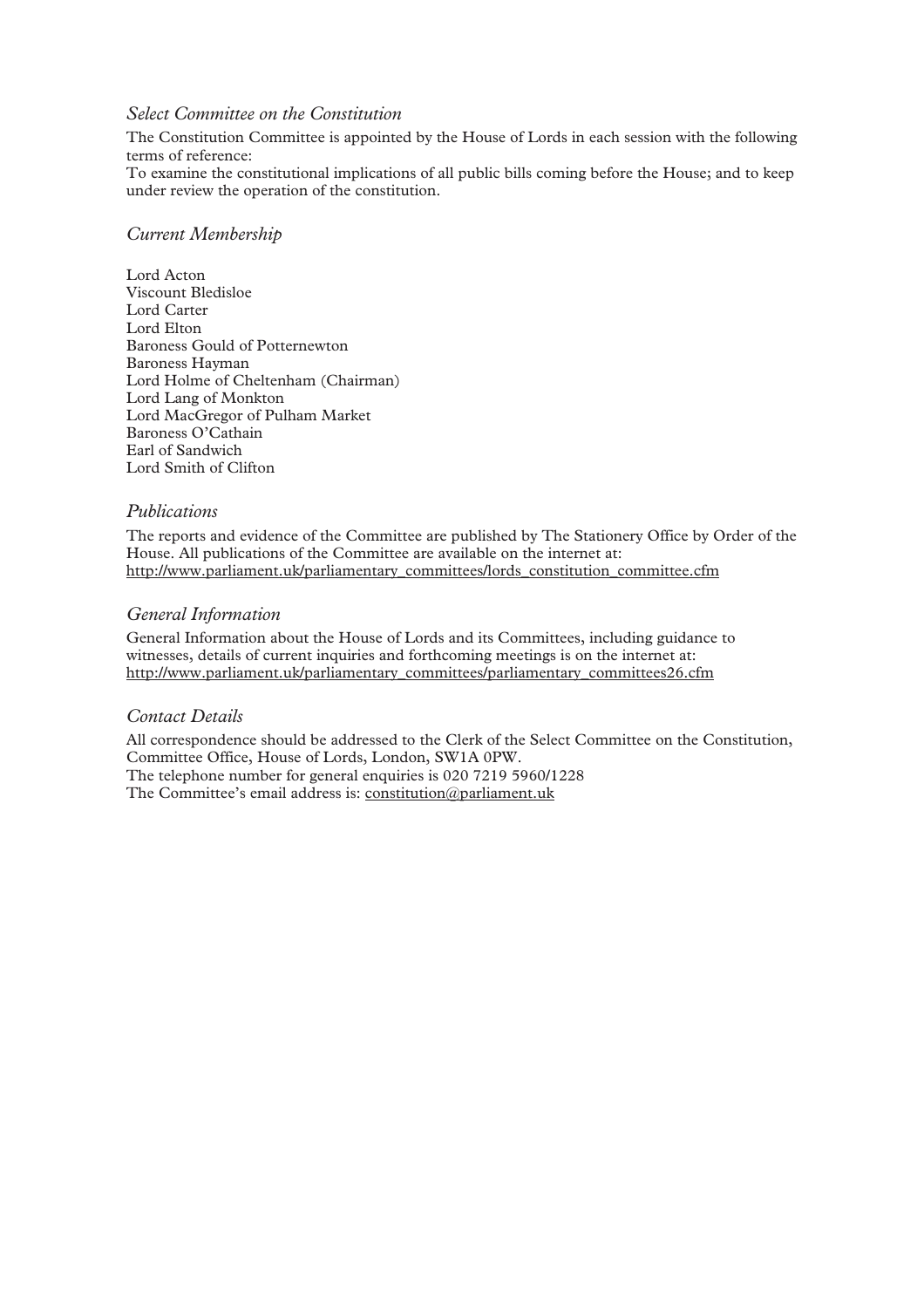### **Identity Cards Bill**

#### **INTRODUCTION**

- 1. The Identity Cards Bill has already been scrutinised by two parliamentary Committees—pre-legislatively by the Home Affairs Select Committee of the House of Commons<sup>1</sup> and the substantive Bill by the Joint Committee on Human Rights (JCHR).<sup>2</sup>
- 2. It is not our purpose to duplicate that earlier work. Our terms of reference are "to examine the constitutional implications of all public bills coming before the House; and to keep under review the operation of the constitution". In scrutinising proposed legislation, our primary task is to ensure that the legislative process does not have inadvertent or ill-considered consequences for matters of constitutional significance.
- 3. Both supporters and critics of the Bill agree that it is, in essence, an enabling measure. Like many other framework or skeleton Bills, it confers numerous powers on the Secretary of State to make regulations to enable aspects of the scheme to come into operation. Ministers acknowledge that the ultimate aim of the scheme set out in the Bill is to make it compulsory for everyone to be included in the Register and to have an identity card at an indeterminate date in the future, perhaps not for two full Parliaments.
- 4. The constitutional significance of the Bill is that it adjusts the fundamental relationship between the individual and the State. Notwithstanding the merits or otherwise of the proposals, commentary on which is outside our remit, it is important to ensure that adequate safeguards are in place to protect individuals from excessive intrusion into their affairs by institutions of the State, or by others. In replying to the Government response to its 4th report, the JCHR has reiterated its concerns about the scale of the information required, adequate protection under Articles 8 and 14 of the European Convention on Human Rights, and safeguards over the information that might be disclosed<sup>3</sup>. Our own concerns are not founded on the Convention, but rather on the fact that the Bill seeks to create an extensive scheme for enabling more information about the lives and characteristics of the entire adult population to be recorded in a single database than has ever been considered necessary or attempted previously in the United Kingdom, or indeed in other western countries. Such a scheme may have the benefits that are claimed for it, but the existence of this extensive new database in the hands of the State makes abuse of privacy possible. In the rest of this report, we identify ways in which our concerns may be assuaged.
- 5. The common thread in our suggestions is that Parliament should not leave a scheme of such significance and complexity to the Secretary of State alone to develop, bring into operation and maintain. The legislation should make it

 <sup>1 4</sup>th Report, 2003-04, HC 130, vols I and II. The Government response can be found in Cm 6359 of October 2004.

<sup>2 5</sup>th Report, 2004-05, HL Paper 35/HC 283 and 8th Report, 2004-05, HL Paper 60/HC 388.

<sup>3 8</sup>th Report, 2004-05, HL Paper 60/HC 388, pages 7-16.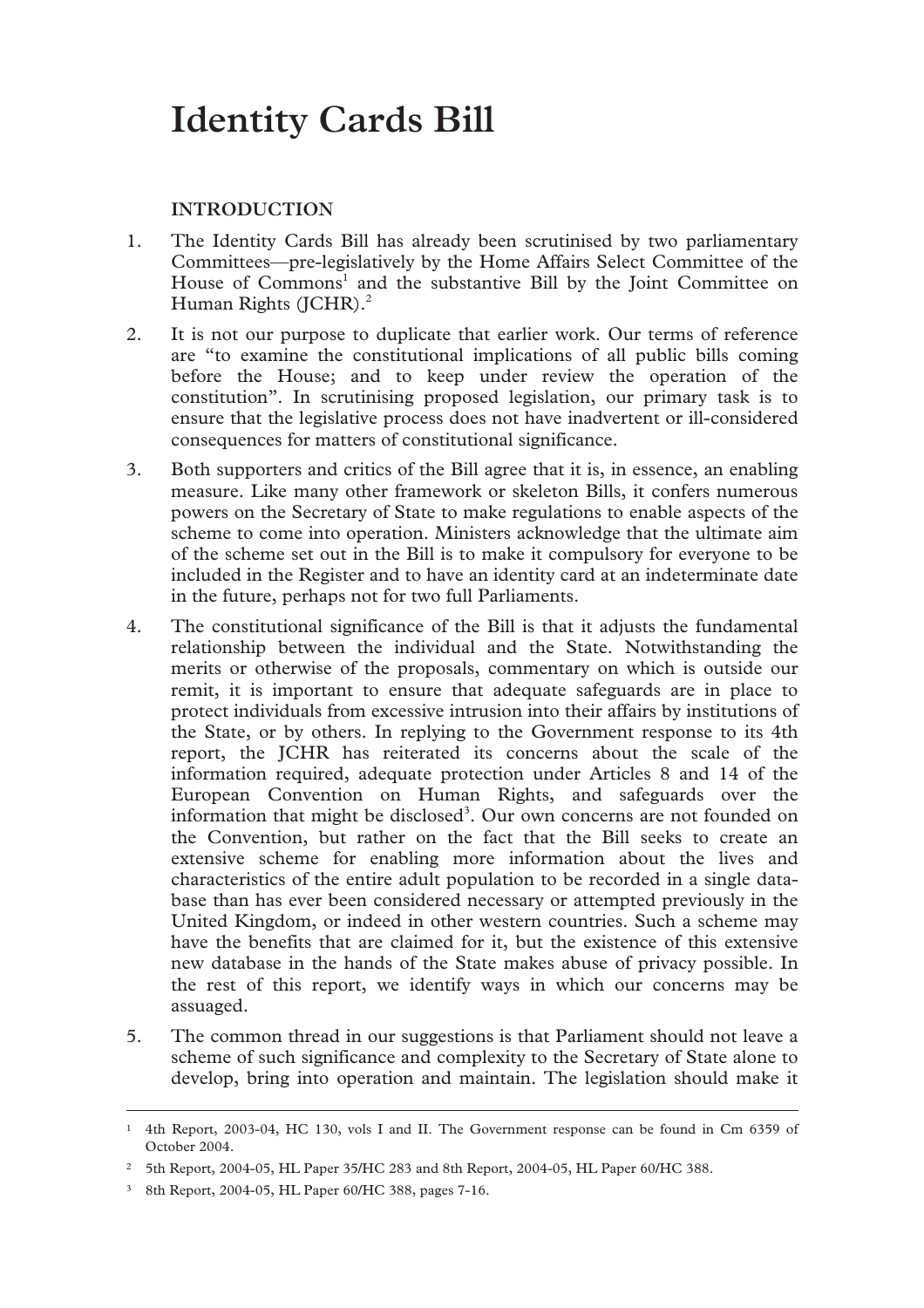clear that the information held on the Register is not the "property" of the Secretary of State, who would in practice be the Home Secretary. We consider that the role of the Home Secretary should be confined to overseeing the development of the scheme (including its financing), and that the Home Secretary's primary task should be, subject to the approval of Parliament, to make the many regulations within which the Register will operate. We also advocate the creation of an advisory or consultative committee (or commission), and propose that the Bill be limited to what has been termed the voluntary phase of the scheme.

#### **THE REGISTER**

- 6. Notwithstanding the statement in clause 1(3) of the Bill that the primary statutory objective is to provide individuals with "a convenient method … to prove registrable facts about themselves to others", the Bill's primary significance lies in the creation of a national scheme for registering the identities (and associated personal details) of all persons within the United Kingdom who are over 16, other than foreign nationals who are here for less than three months. The Bill's title is therefore misleading, and it might more accurately be described as the *National Identity Register and Identity Cards Bill*. When the scheme is fully in place, the role of identity cards themselves will be secondary to the database of information recording the personal history on a life-long basis of every individual in the Register. It will be possible, once all the biometric information is recorded, for the authorities, by scanning anyone who is or should be on the register, to check their identity and access the information about them without recourse to the identity card itself.
- 7. The primary concern, therefore, is to ensure an adequate legal and constitutional infrastructure for the maintenance of a National Identity Register, with appropriate separation and limitation of powers. Clause 1(1) declares that "It shall be the duty of the Secretary of State to establish and maintain a register of individuals." We do not believe that maintenance of the register should be a responsibility of the Secretary of State. It should, rather, be the responsibility of an independent registrar, with a duty to report directly to Parliament.
- 8. We understand that the Government's intention is that the register should be maintained by an executive agency, reporting to the Secretary of State and with a remit entrusted to it by the Secretary of State. However, no reference to this intention appears in the Bill. In our view, the scale, complexity and sensitivity of the enterprise make it essential that Parliament should create a new entity (whether registrar, commissioner, commission or other agency), with the duty to maintain the Register in accordance with the primary legislation made by Parliament and any secondary legislation made by the Secretary of State. No exact precedent exists for a National Identity Register, but in the case of Customs and Excise and Inland Revenue, which have the status of "non-ministerial public departments" and possess much information relating to individuals and their activities, it has long been the rule that Treasury Ministers should not intervene concerning a tax-payer's personal affairs: such a rule necessarily limits their access to such information. Comparison may be made with the Census Act 1920, which confers a duty on the Registrar-General to carry out the ten-yearly census in accordance with the Act, Orders in Council and regulations made by the Secretary of State. The Registrar-General (in Scotland, the Registrar-General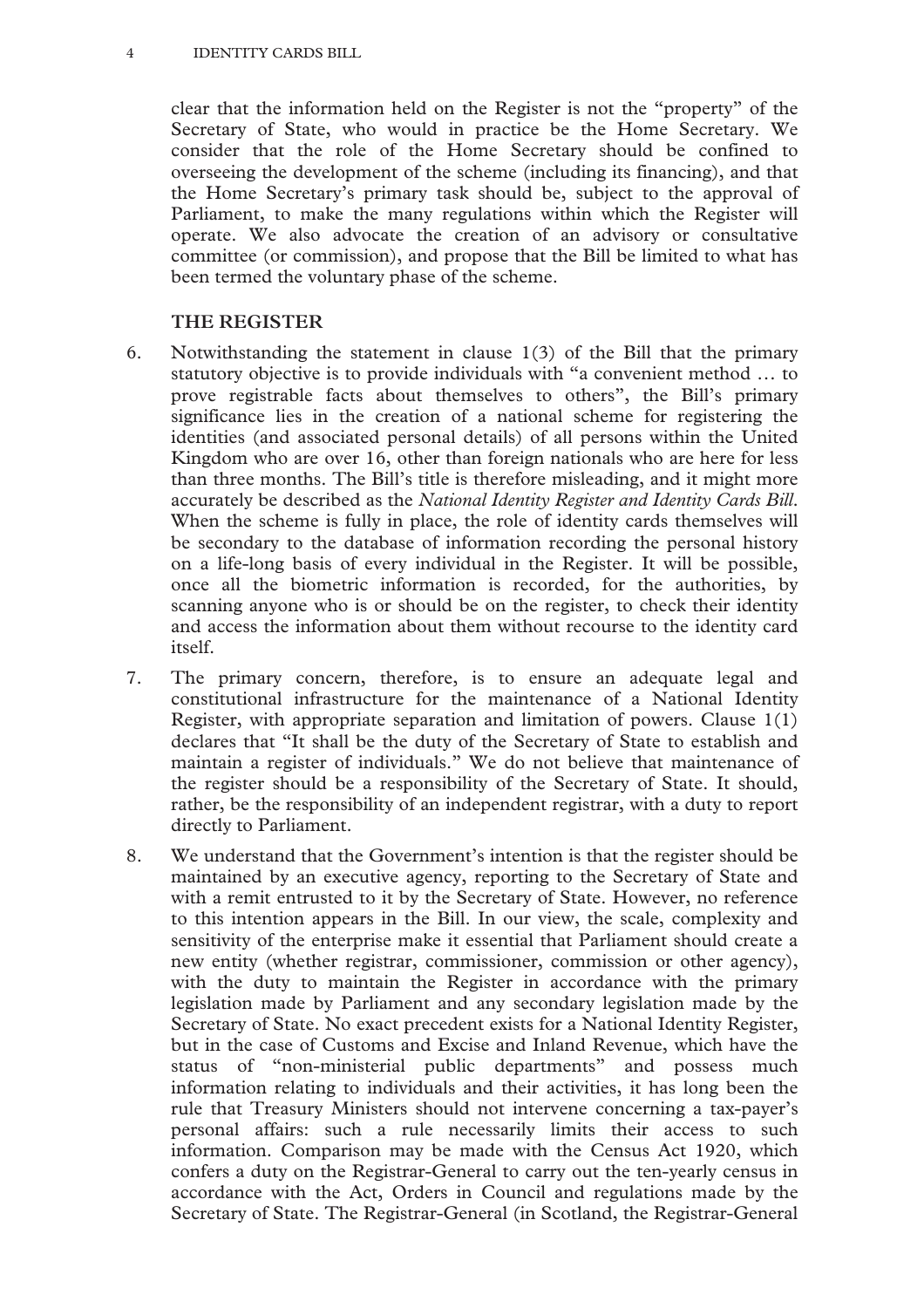for Scotland) has statutory responsibility for registering births, marriages and deaths; and under the National Registration Act 1939, the Registrar-General was responsible for administering the scheme of identity cards used during and after the Second World War.

#### **OVERSIGHT OF THE SCHEME**

- 9. The Bill proposes, in clause 24(1), the creation of a National Identity Scheme Commissioner to supervise and oversee the operation of the scheme. The Commissioner is to hold office in accordance with the terms of his appointment, but the Bill does not provide for the independence of his office. Nor does the Commissioner have power under the Bill to receive complaints from individuals about the way in which the Secretary of State has handled their affairs. The Commissioner must make an annual report to the Secretary of State on his functions for laying before Parliament, although the Secretary of State may in the public interest exclude material from the copy of the report so laid (clause 25(4)). We believe this provision might be strengthened, to general advantage, in three ways. First, the Commissioner should be independent of the Secretary of State; second, his powers should be extended to include such matters as investigation of complaints; third, he should be able to report directly to Parliament.
- 10. We also suggest for consideration the creation of an expert advisory or consultative committee or commission to exercise informed judgment regarding development of the National Identity Scheme. The aim would be to provide a forum bringing together representatives from the police/intelligence community, statisticians and registration experts, and civil society generally (meaning groups concerned with civil liberties and privacy, racial and religious groups, corporate and individual users' interests, and perhaps the media). Such a forum would be particularly valuable in the "voluntary" phase of implementing the scheme, helping to ensure both its practicality and the adequate protection of individual liberties. It would help both to reflect and inform public opinion.

#### **TIMING**

- 11. As noted in paragraph 3 above, the long term objective of the scheme set out in the Bill is to make it compulsory for everyone to be included in the Register and to have an identity card. Ministers have made it clear $<sup>4</sup>$  that their</sup> intention is to secure legislative authority now for the ultimately mandatory goals of the scheme. But the scheme will inevitably take a long time to come fully into operation, and will be dependent on the "super-affirmative" procedure created by clause 7, involving a resolution of each House, following a period of more than 60 days during which a report explaining the draft order has been laid in Parliament. Such an order (or orders) could extend the obligation to apply to be entered on the Register to the entire population.
- 12. Such a procedure would not be necessary if the present Bill were limited to introducing the "voluntary" phase of the scheme, leaving its extension to the entire population to be authorised by further primary legislation in the light of experience gained. It should be noted that the technology envisaged by the scheme is not yet tried and tested, and that estimates of the cost and charges

 <sup>4</sup> See House of Commons, Standing Committee B, 3rd sitting, 20 January 2005, col 123.